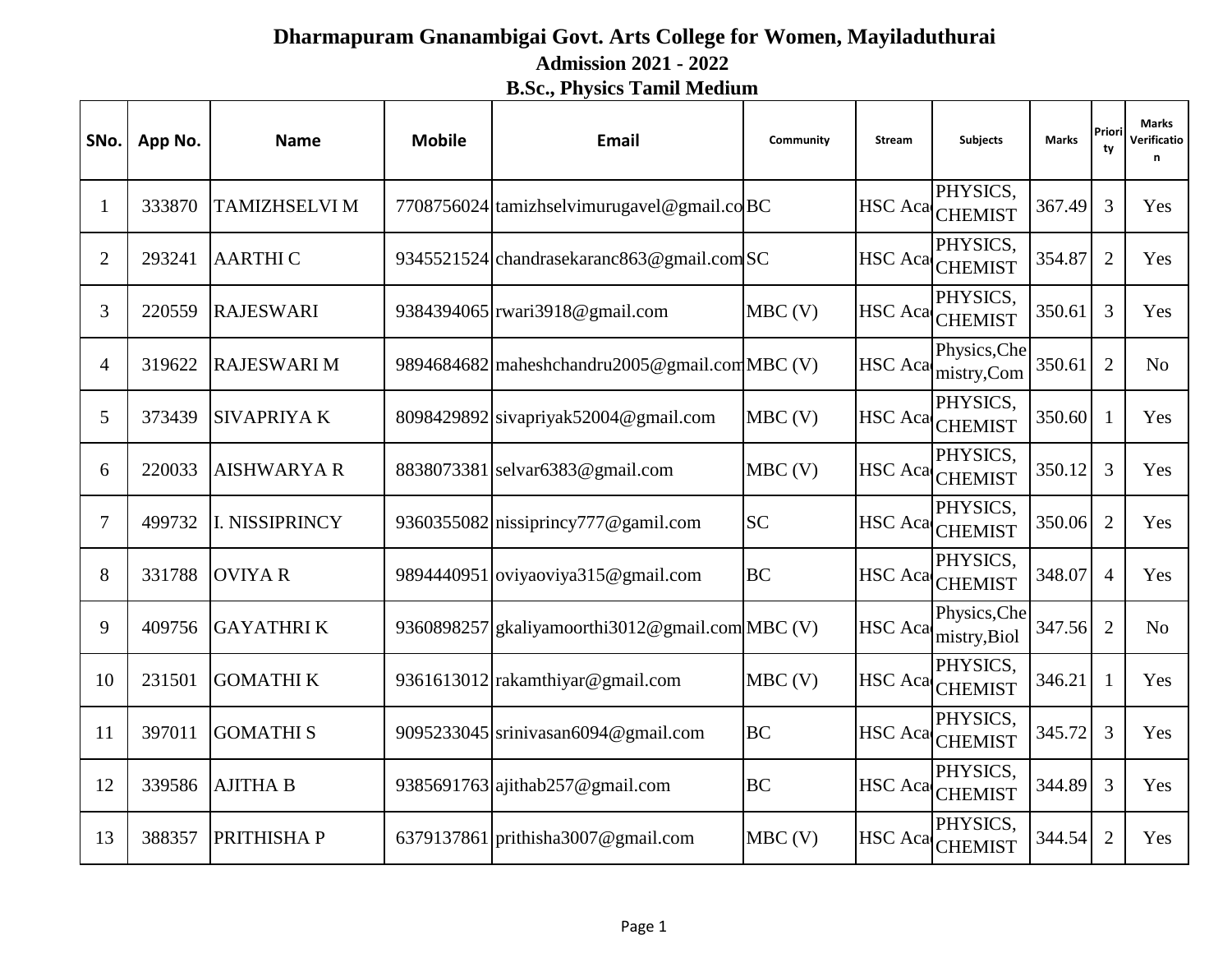**B.Sc., Physics Tamil Medium** 

| SNo. | App No. | <b>Name</b>        | <b>Mobile</b> | Email                                                      | Community | <b>Stream</b>  | <b>Subjects</b>                     | Marks  | Priori<br>ty   | Marks<br>Verificatio<br>n |
|------|---------|--------------------|---------------|------------------------------------------------------------|-----------|----------------|-------------------------------------|--------|----------------|---------------------------|
| 14   | 504025  | <b>PAVITHRAP</b>   |               | 7200673962 backupdhilip@gmail.com                          | $MBC$ (V) |                | PHYSICS,<br>HSC Aca CHEMIST         | 343.96 | $\overline{2}$ | Yes                       |
| 15   | 448570  | <b>VINITHA G</b>   |               | 8526028653 vini03866@gmail.com                             | $MBC$ (V) |                | Physics, Che<br>HSC Aca mistry, Com | 343.68 | 1              | N <sub>o</sub>            |
| 16   | 316125  | <b>VIMALIK</b>     |               | 9790019203 vimalik502@gmail.com                            | <b>BC</b> | <b>HSC</b> Aca | PHYSICS,<br><b>CHEMIST</b>          | 343.49 | $\overline{2}$ | Yes                       |
| 17   | 393143  | <b>ABIRAMIP</b>    |               | 7538822817 abirami403147@gmail.com                         | $MBC$ (V) |                | PHYSICS,<br>HSC Aca CHEMIST         | 342.14 | $\overline{2}$ | Yes                       |
| 18   | 251434  | <b>NARMADHA M</b>  |               | 6384253899 mnarmadha1976@gmail.com                         | $MBC$ (V) |                | PHYSICS,<br>HSC Aca CHEMIST         | 341.49 | $\overline{4}$ | Yes                       |
| 19   | 510137  | <b>SNAHA</b>       |               | 6383011679 snehaselvamani360@gamil.com $ SC$               |           |                | PHYSICS,<br>HSC Aca CHEMIST         | 339.10 |                | Yes                       |
| 20   | 364942  | <b>ROSHINI H</b>   |               | $8825457133$ roshinihari2004@gmail.com                     | <b>BC</b> |                | PHYSICS,<br>HSC Aca CHEMIST         | 338.03 | 3              | Yes                       |
| 21   | 487385  | <b>LAVANYA R</b>   |               | 8870987076 lavanyaravi167@gmail.com                        | <b>BC</b> |                | PHYSICS,<br>HSC Aca CHEMIST         | 337.47 | 6              | Yes                       |
| 22   | 427278  | <b>RAMYASRI R</b>  |               | 8973512733 ramyasriramanathan@gmail.com SC                 |           | HSC Aca        | PHYSICS,<br><b>CHEMIST</b>          | 336.50 | $\overline{2}$ | Yes                       |
| 23   | 218506  | <b>ABINAYA A</b>   |               | 8903703958 iyswaryaabinaya6621@gmail.com MBC AND DIHSC Aca |           |                | PHYSICS,<br><b>CHEMIST</b>          | 336.44 | $\overline{2}$ | Yes                       |
| 24   | 508017  | PRIYADARSHINI K    |               | 9578602624 anjalidevi12@gmail.com                          | $MBC$ (V) | <b>HSC</b> Aca | PHYSICS,<br><b>CHEMIST</b>          | 335.58 | $\tau$         | Yes                       |
| 25   | 455687  | <b>KIRUTHIKA R</b> |               | 9047414946 kiruthikaravi004@gmail.com                      | $MBC$ (V) |                | PHYSICS,<br>HSC Aca CHEMIST         | 335.07 | 1              | Yes                       |
| 26   | 286066  | <b>GEETHAD</b>     |               | 8056791689 kuttymah7@gamil.com                             | $MBC$ (V) | <b>HSC</b> Aca | PHYSICS,<br><b>CHEMIST</b>          | 332.35 | $\overline{2}$ | Yes                       |
| 27   | 307423  | <b>VANISRI A</b>   |               | 8946029056 vanisrianbu2003@gmail.com                       | <b>BC</b> | <b>HSC</b> Aca | PHYSICS,<br><b>CHEMIST</b>          | 330.54 | $\overline{2}$ | Yes                       |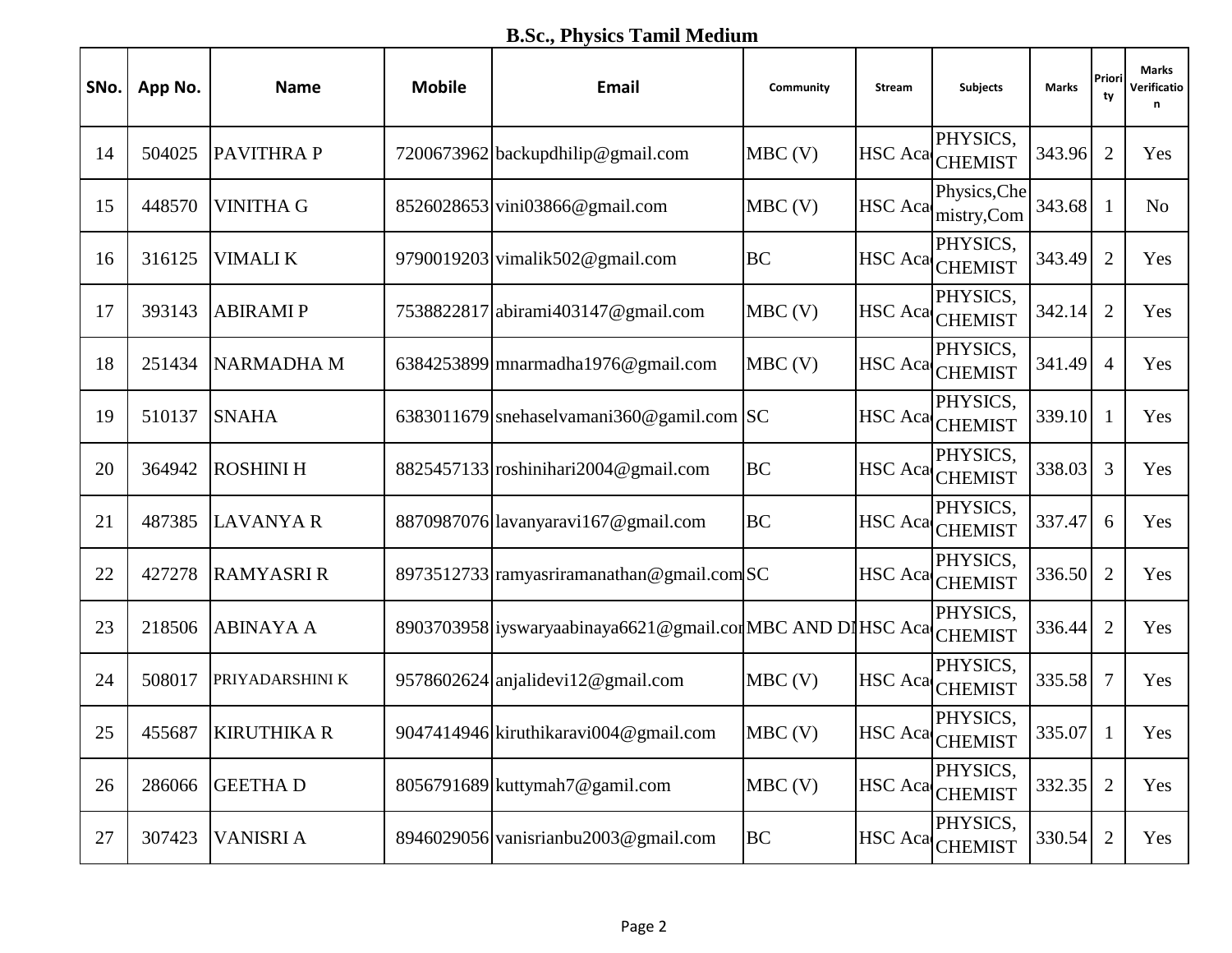**B.Sc., Physics Tamil Medium** 

| SNo. | App No. | <b>Name</b>         | <b>Mobile</b> | Email                                              | Community | <b>Stream</b>  | <b>Subjects</b>              | Marks  | Priori<br>ty   | Marks<br>Verificatio<br>n |
|------|---------|---------------------|---------------|----------------------------------------------------|-----------|----------------|------------------------------|--------|----------------|---------------------------|
| 28   | 360786  | <b>VINOTHA.V</b>    |               | 9751516229 vickyvijay1978@gmail.com                | $MBC$ (V) |                | PHYSICS,<br>HSC Aca CHEMIST  | 327.15 | 1              | Yes                       |
| 29   | 299550  | PONVIZHI K          |               | 7094830350 nathansatta8@gmail.com                  | $MBC$ (V) |                | PHYSICS,<br>HSC Aca CHEMIST  | 326.60 | $\overline{2}$ | Yes                       |
| 30   | 355299  | <b>ROOBINI</b>      |               | 7826089398 rroobini12@gmail.com                    | <b>SC</b> | <b>HSC</b> Aca | PHYSICS,<br><b>CHEMIST</b>   | 326.60 | 3              | Yes                       |
| 31   | 413365  | POONGUZHALI S       |               | 7397222548 arunkumarpkgs@gmail.com                 | <b>SC</b> |                | PHYSICS,<br>HSC Aca CHEMIST  | 326.35 | 1              | Yes                       |
| 32   | 459310  | <b>DEEBASRIS</b>    |               | 9600418435 deebasri2004@gmail.com                  | <b>BC</b> | <b>HSC</b> Aca | PHYSICS,<br><b>CHEMIST</b>   | 326.29 | 1              | Yes                       |
| 33   | 280629  | <b>SIYAMALADEVI</b> |               | 9788708590 ksiyamaladevi $2004@$ gmail.com MBC (V) |           | <b>HSC</b> Aca | PHYSICS,<br><b>CHEMIST</b>   | 326.00 | $\mathbf{1}$   | Yes                       |
| 34   | 503658  | <b>RAMALIR</b>      |               | 9626926215 ragulraji2905@gmail.com                 | <b>SC</b> |                | PHYSICS,<br>HSC Aca CHEMIST  | 325.96 | $\overline{2}$ | Yes                       |
| 35   | 461882  | <b>BOOMIKA J</b>    |               | 8760308358 boomikaj 11 @gmail.com                  | <b>SC</b> | <b>HSC</b> Aca | PHYSICS,<br><b>CHEMIST</b>   | 325.64 | 1              | Yes                       |
| 36   | 397708  | <b>MANISHAM</b>     |               | 8825796683 manishamurugan 395@gmail.com MBC (V)    |           | <b>HSC</b> Aca | PHYSICS,<br><b>CHEMIST</b>   | 325.43 | $\overline{2}$ | Yes                       |
| 37   | 508981  | <b>C.SABITHA</b>    |               | 9361587909 sabithavalarmathi2604@gmail.cdSC        |           | <b>HSC</b> Aca | Physics, Che<br>mistry, Biol | 324.92 | $\overline{2}$ | N <sub>o</sub>            |
| 38   | 242053  | <b>SURUTHIS</b>     |               | 9942622885 akashrajkennady99@gmail.com SC          |           | <b>HSC</b> Aca | PHYSICS,<br><b>CHEMIST</b>   | 324.26 | 3              | Yes                       |
| 39   | 353911  | <b>SRI MATHI M</b>  |               | 9789330258 srimathi20041407@gmail.com              | <b>BC</b> |                | PHYSICS,<br>HSC Aca CHEMIST  | 322.36 | -1             | Yes                       |
| 40   | 350692  | <b>DURGADEVI A</b>  |               | 6384260709 durgadevi032004122000@gmail SC          |           | <b>HSC</b> Aca | PHYSICS,<br><b>CHEMIST</b>   | 322.22 | 1              | Yes                       |
| 41   | 428286  | <b>GOPIKA S</b>     |               | 9715698446 mahiraj5619@gmail.com                   | $MBC$ (V) | <b>HSC</b> Aca | PHYSICS,<br><b>CHEMIST</b>   | 320.53 | $\overline{2}$ | Yes                       |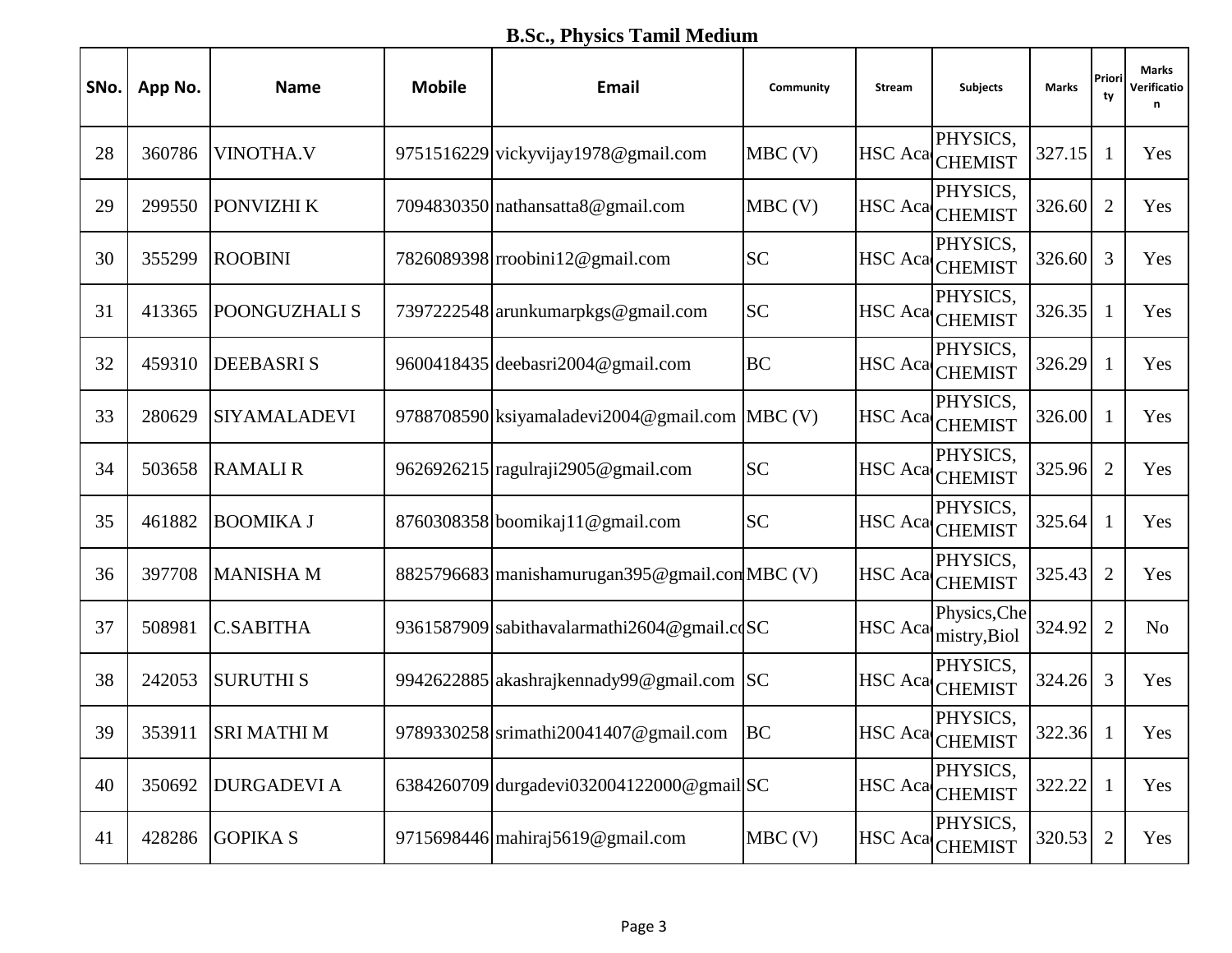**B.Sc., Physics Tamil Medium** 

| SNo. | App No. | <b>Name</b>              | <b>Mobile</b> | Email                                            | Community                 | <b>Stream</b>  | <b>Subjects</b>             | Marks  | Priori<br>tv   | <b>Marks</b><br>Verificatio<br>n |
|------|---------|--------------------------|---------------|--------------------------------------------------|---------------------------|----------------|-----------------------------|--------|----------------|----------------------------------|
| 42   | 271339  | <b>ATCHAYA</b>           |               | 9487442892 atchayad2004@gmail.com                | <b>SC</b>                 |                | PHYSICS,<br>HSC Aca CHEMIST | 320.34 | $\overline{2}$ | Yes                              |
| 43   | 282633  | <b>GAYATHRIM</b>         |               | 8098932466 kamalaitamilba@gmail.com              | MBC AND DIHSC Aca CHEMIST |                | PHYSICS,                    | 319.36 | 3              | Yes                              |
| 44   | 377463  | NIGASHINI K              |               | 9976278251 nigalatha@gmail.com                   | <b>SC</b>                 | <b>HSC</b> Aca | PHYSICS.<br><b>CHEMIST</b>  | 319.10 | $\overline{2}$ | Yes                              |
| 45   | 335135  | <b>SUBITHAR</b>          |               | 9698236301 subitharamesh1023@gmail.com SC        |                           | <b>HSC</b> Aca | PHYSICS,<br><b>CHEMIST</b>  | 318.99 | $\overline{2}$ | Yes                              |
| 46   | 441127  | PRATHISHAT               |               | 9626179904 prathishat 2021@gmail.com             | <b>SC</b>                 | <b>HSC</b> Aca | PHYSICS.<br><b>CHEMIST</b>  | 317.49 | $\overline{2}$ | Yes                              |
| 47   | 380924  | PRITHA N                 |               | 9789372950 priyanka2017ecn@gmail.com             | <b>SC</b>                 | <b>HSC</b> Aca | PHYSICS.<br><b>CHEMIST</b>  | 316.39 | 1              | Yes                              |
| 48   | 409571  | <b>DEEPIKAT</b>          |               | 9842420417 drsivasankaramoorthy@gmail.coMBC (V)  |                           |                | PHYSICS,<br>HSC Aca CHEMIST | 315.52 | $\overline{2}$ | Yes                              |
| 49   | 340304  | <b>JAYASRI</b>           |               | 6385754822 janujayasri2004@gmail.com             | <b>SC</b>                 | <b>HSC</b> Aca | PHYSICS,<br><b>CHEMIST</b>  | 315.49 | 1              | Yes                              |
| 50   | 335785  | <b>KARPAGA RANJANI P</b> |               | 8675746061 karpagaranajani@gmail.com             | <b>SC</b>                 | <b>HSC</b> Aca | PHYSICS,<br><b>CHEMIST</b>  | 314.79 | $\overline{2}$ | Yes                              |
| 51   | 432721  | <b>SELVAPRIYA S</b>      |               | 9600524597 navaneethank521@gmail.com             | $MBC$ (V)                 |                | PHYSICS,<br>HSC Aca CHEMIST | 314.12 | $\overline{2}$ | Yes                              |
| 52   | 380413  | <b>BINSI</b>             |               | 9524279719 BINSIMARIYAPPAN2004@GNSC              |                           | <b>HSC</b> Aca | PHYSICS.<br><b>CHEMIST</b>  | 313.43 | $\mathbf{1}$   | Yes                              |
| 53   | 358536  | <b>SOUNDHARAM V</b>      |               | 9787623827 vsoundharam@gmail.com                 | $MBC$ (V)                 |                | PHYSICS,<br>HSC Aca CHEMIST | 313.06 | $\overline{2}$ | Yes                              |
| 54   | 254513  | YOGASRI K                |               | 9442460031 vishnuvenkatvenkatpriya@gmail MBC (V) |                           | <b>HSC</b> Aca | PHYSICS,<br><b>CHEMIST</b>  | 309.81 | $\overline{2}$ | Yes                              |
| 55   | 415879  | <b>SANTHIYA S</b>        |               | 9688984468 nps833861@gmail.com                   | ${\rm SC}$                | <b>HSC</b> Aca | PHYSICS,<br><b>CHEMIST</b>  | 307.84 | $\overline{2}$ | Yes                              |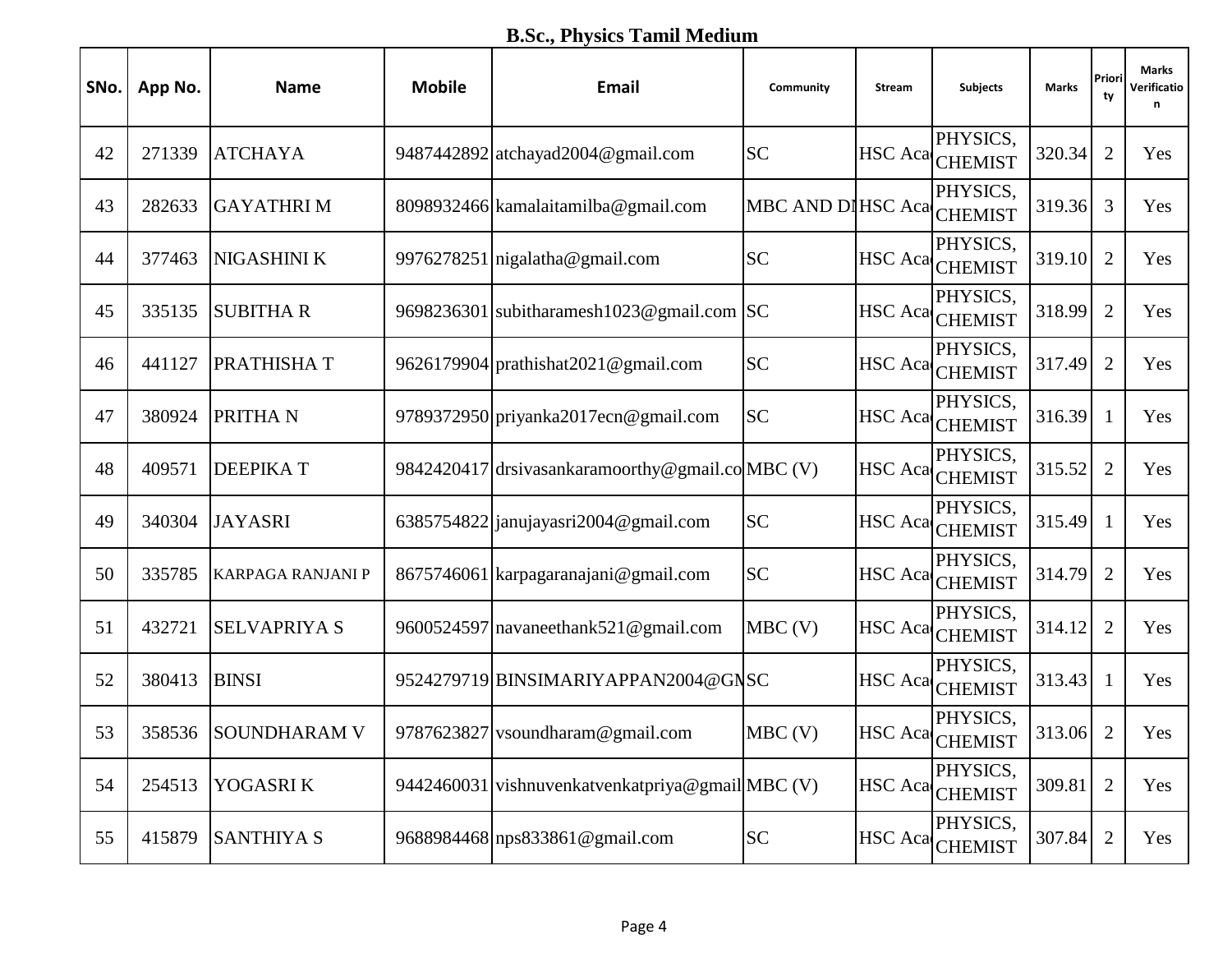**B.Sc., Physics Tamil Medium** 

| SNo. | App No. | <b>Name</b>          | <b>Mobile</b> | Email                                                       | Community | <b>Stream</b>  | <b>Subjects</b>              | Marks  | Priori<br>ty   | Marks<br>Verificatio<br>n |
|------|---------|----------------------|---------------|-------------------------------------------------------------|-----------|----------------|------------------------------|--------|----------------|---------------------------|
| 56   | 373816  | NITHIYABHARATHI R    |               | 8111099050 nithiyarbharathi@gmail.com                       | $MBC$ (V) |                | PHYSICS,<br>HSC Aca CHEMIST  | 306.53 | $\overline{2}$ | Yes                       |
| 57   | 356967  | <b>MENAKAR</b>       |               | 8870703381 kanivannank12@gmail.com                          | <b>SC</b> |                | PHYSICS,<br>HSC Aca CHEMIST  | 305.67 | 3              | Yes                       |
| 58   | 331618  | PRATHISHAT           |               | 9843743206 kaviyatamilyanankaviyatamilyan                   |           | <b>HSC</b> Aca | PHYSICS,<br><b>CHEMIST</b>   | 305.37 | 1              | Yes                       |
| 59   | 300124  | <b>AARTHIR</b>       |               | 8838946980 arthi2573@gmail.com                              | <b>SC</b> |                | PHYSICS,<br>HSC Aca CHEMIST  | 304.06 | 1              | Yes                       |
| 60   | 358152  | <b>REETHIKAP</b>     |               | 6381511153 reethikaponni 2004@gmail.com                     | <b>SC</b> | <b>HSC</b> Aca | PHYSICS,<br><b>CHEMIST</b>   | 301.27 | $\overline{2}$ | Yes                       |
| 61   | 386773  | PRIYADHARSHINI D     |               | 7502879632 dpriyadharshini63@gmail.com                      | <b>SC</b> | <b>HSC</b> Aca | Physics, Che<br>mistry, Biol | 300.99 | $\overline{3}$ | N <sub>o</sub>            |
| 62   | 367081  | <b>SINDHUJA</b>      |               | 9786193334 ramadossg3962@gmail.com                          | <b>SC</b> |                | PHYSICS,<br>HSC Aca CHEMIST  | 300.71 | 1              | Yes                       |
| 63   | 409004  | <b>SATHIYAR</b>      |               | 6380622784 santhoshramesh719@gmail.com SCA                  |           | <b>HSC</b> Aca | PHYSICS,<br><b>CHEMIST</b>   | 300.08 | 1              | Yes                       |
| 64   | 309581  | <b>KAVIYA A</b>      |               | 9942188085 ackaviya2004@gmail.com                           | $MBC$ (V) | <b>HSC</b> Aca | PHYSICS,<br><b>CHEMIST</b>   | 299.84 | 3              | Yes                       |
| 65   | 344433  | <b>SIVAPRIYAK</b>    |               | 8098429892 sivapriyamk2004@gmail.com                        | $MBC$ (V) | <b>HSC</b> Aca | PHYSICS,<br><b>CHEMIST</b>   | 299.46 | 1              | Yes                       |
| 66   | 502611  | <b>ELAKKIYA K</b>    |               | 8428963277 kdkddhineshkdkd@gmail.com                        | <b>SC</b> | <b>HSC</b> Aca | PHYSICS,<br><b>CHEMIST</b>   | 299.36 | 1              | Yes                       |
| 67   | 344881  | NIVEDHA <sub>S</sub> |               | 8489980026 nivedhasv8@gmail.com                             | <b>SC</b> |                | PHYSICS,<br>HSC Aca CHEMIST  | 298.42 | $\overline{2}$ | Yes                       |
| 68   | 347892  | NIVETHA S            |               | 9786858597 hopethendraltrust@gmail.com                      | <b>SC</b> | <b>HSC</b> Aca | Physics, Che<br>mistry,Com   | 298.42 | $\overline{2}$ | No                        |
| 69   | 401965  | <b>SUJIBALA S</b>    |               | 9750190493 sujibalasenthilkumar@gmail.com MBC AND DIHSC Aca |           |                | PHYSICS,<br><b>CHEMIST</b>   | 297.95 | $\mathbf{1}$   | Yes                       |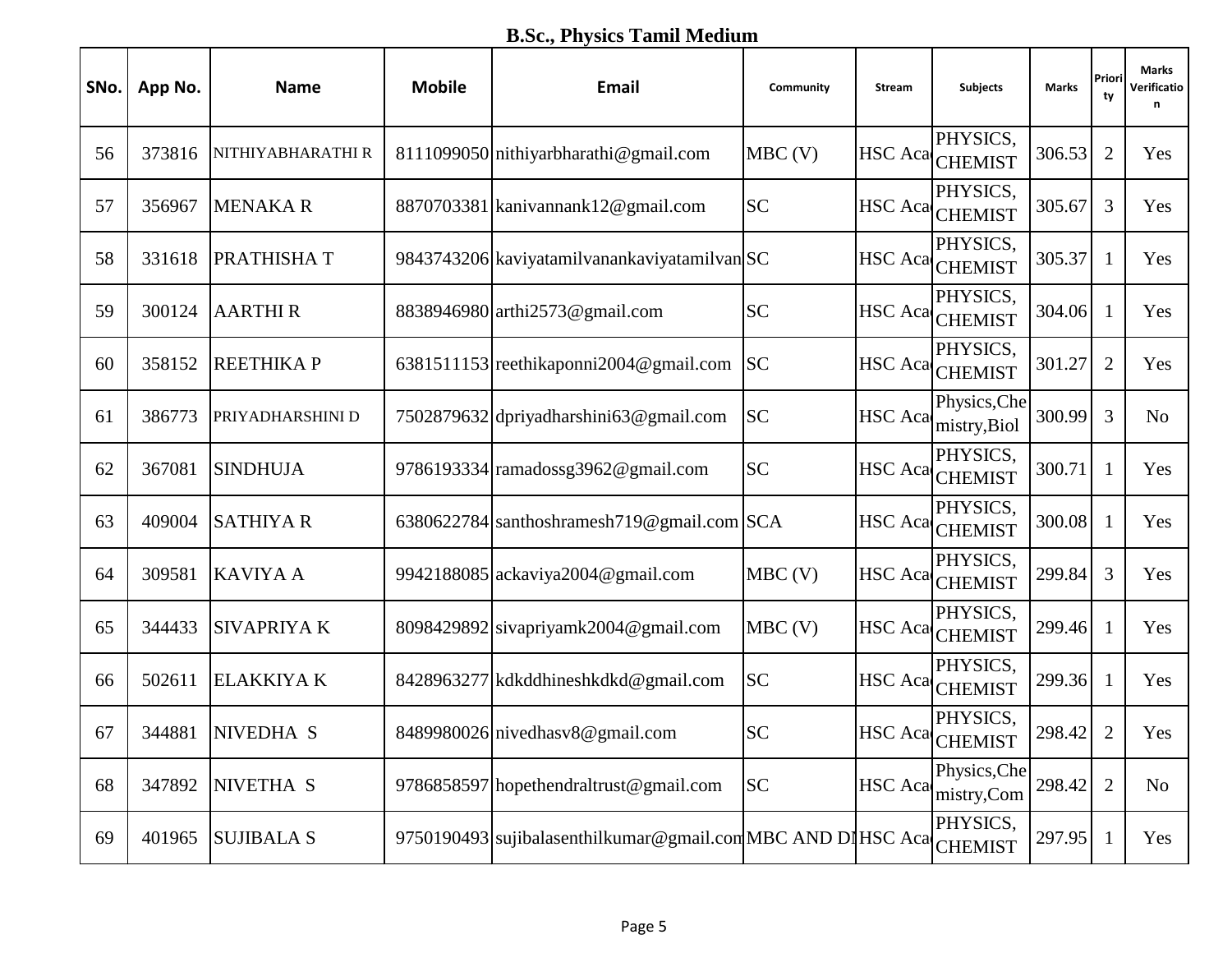**B.Sc., Physics Tamil Medium** 

| SNo. | App No. | <b>Name</b>          | <b>Mobile</b> | Email                                                    | Community  | <b>Stream</b>  | <b>Subjects</b>              | Marks  | Priori<br>ty   | Marks<br>Verificatio<br>n |
|------|---------|----------------------|---------------|----------------------------------------------------------|------------|----------------|------------------------------|--------|----------------|---------------------------|
| 70   | 476270  | PRIYA A              |               | 9443040978 drawardindia@gmail.com                        | <b>SC</b>  |                | PHYSICS,<br>HSC Aca CHEMIST  | 296.74 | 1              | Yes                       |
| 71   | 233315  | <b>KAVIYA M</b>      |               | 9514574254 knadarajan037@gmail.com                       | <b>SC</b>  |                | PHYSICS,<br>HSC Aca CHEMIST  | 295.20 | 1              | Yes                       |
| 72   | 501546  | <b>RAJINA R</b>      |               | 7868802191 rajinar2004@gmail.com                         | <b>SC</b>  | <b>HSC</b> Aca | Physics, Che<br>mistry,Com   | 294.90 | 3              | N <sub>o</sub>            |
| 73   | 306559  | <b>ABINAYA A</b>     |               | 8248459249 chiyaansiva6032@gmail.com                     | $MBC$ (V)  |                | PHYSICS,<br>HSC Aca CHEMIST  | 294.81 | $\overline{2}$ | Yes                       |
| 74   | 312199  | <b>AGALYAN</b>       |               | 7502995331 arullakshmin@gmail.com                        | <b>SC</b>  | <b>HSC</b> Aca | PHYSICS,<br><b>CHEMIST</b>   | 292.06 | 3              | Yes                       |
| 75   | 432429  | <b>ARTHIT</b>        |               | 6382848950 thangasamyarthi 2004 @ gmail.cor SC           |            | <b>HSC</b> Aca | PHYSICS,<br><b>CHEMIST</b>   | 291.39 | 3              | Yes                       |
| 76   | 289408  | <b>DEEPIKA B</b>     |               | 7550389626 ambikabranika123@gmail.com                    | <b>BC</b>  |                | PHYSICS,<br>HSC Aca CHEMIST  | 290.13 | 3              | Yes                       |
| 77   | 395544  | <b>KEERTHIKA</b>     |               | 9787299742 kirushnakirushnakanth@gmail.cdSC              |            | <b>HSC</b> Aca | PHYSICS,<br><b>CHEMIST</b>   | 289.00 | 3              | Yes                       |
| 78   | 302813  | <b>SIVARANJANI S</b> |               | 8248459249 abinayaabinayaalagar@gmail.corSC              |            | <b>HSC</b> Aca | PHYSICS,<br><b>CHEMIST</b>   | 288.92 | $\overline{2}$ | Yes                       |
| 79   | 353205  | <b>GANGADEVI M</b>   |               | 9786169534 mathigangadevi2003@gmail.com MBC (V)          |            |                | PHYSICS,<br>HSC Aca CHEMIST  | 286.70 | $\overline{2}$ | Yes                       |
| 80   | 354719  | <b>SWATHIE</b>       |               | 7639485449 swathielangovanvdl2003@gmail BC               |            | <b>HSC</b> Aca | PHYSICS,<br><b>CHEMIST</b>   | 286.37 | 3              | Yes                       |
| 81   | 359491  | <b>N.VEMBU</b>       |               | 9894258236 n.kavya185138@gmail.com                       | <b>BC</b>  |                | PHYSICS.<br>HSC Aca CHEMIST  | 286.23 | 5              | Yes                       |
| 82   | 336171  | <b>KARTHIKA K</b>    |               | 9047544763 karthikak02102004@gmail.com MBC AND DIHSC Aca |            |                | Physics, Che<br>mistry, Biol | 284.70 | $\overline{3}$ | N <sub>o</sub>            |
| 83   | 438530  | <b>GAYATHRIV</b>     |               | 7339304487 sssureshdme@gmail.com                         | <b>SCA</b> | <b>HSC</b> Aca | PHYSICS,<br><b>CHEMIST</b>   | 281.10 | $\mathbf{1}$   | Yes                       |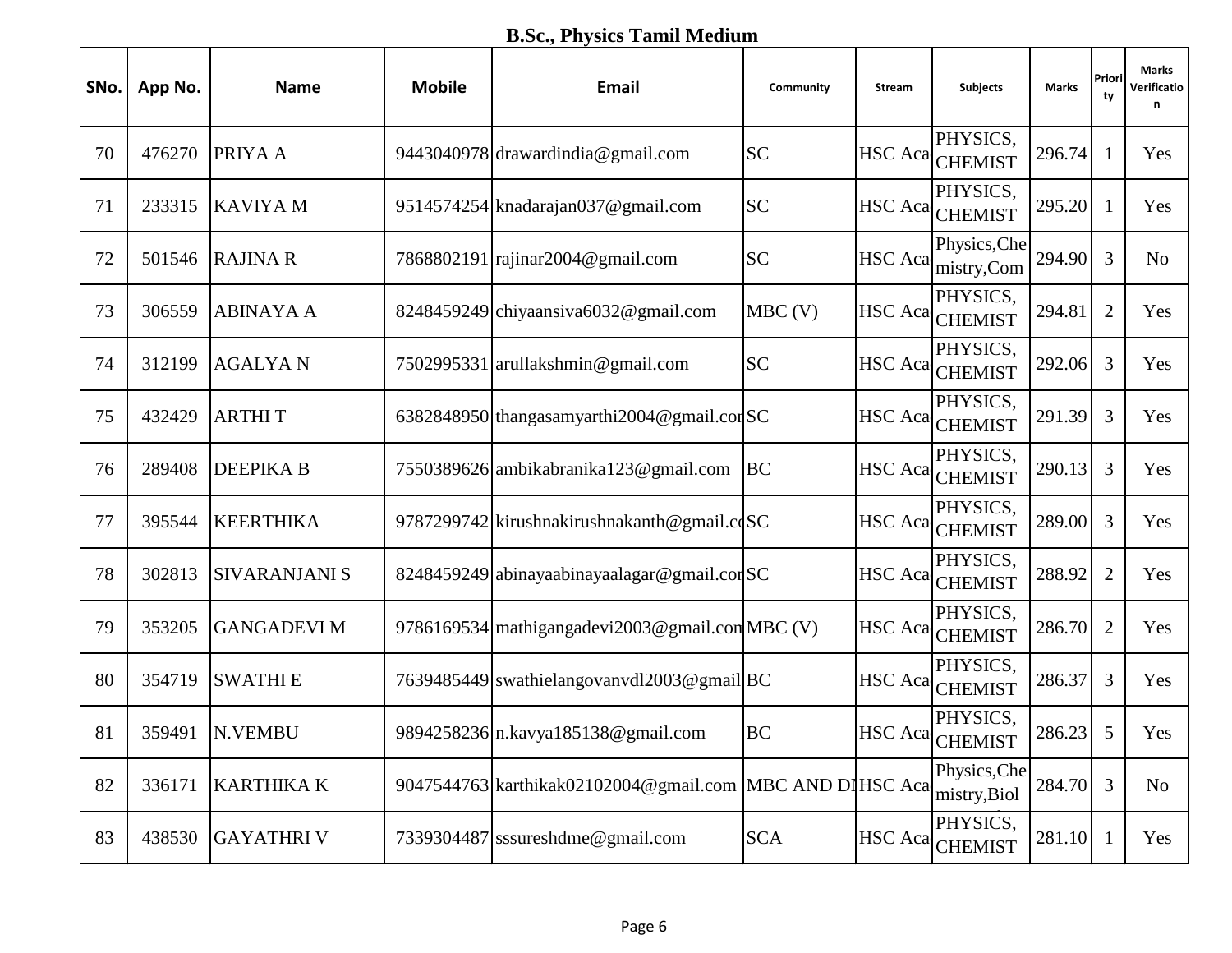**B.Sc., Physics Tamil Medium** 

| SNo. | App No. | <b>Name</b>        | <b>Mobile</b> | Email                                       | Community         | <b>Stream</b>  | <b>Subjects</b>             | Marks  | Priori<br>ty   | <b>Marks</b><br>Verificatio<br>n |
|------|---------|--------------------|---------------|---------------------------------------------|-------------------|----------------|-----------------------------|--------|----------------|----------------------------------|
| 84   | 281480  | <b>KAVIYA B</b>    |               | 8675093966 bbkabilan@gmail.com              | <b>SC</b>         |                | PHYSICS,<br>HSC Aca CHEMIST | 280.82 | $\overline{2}$ | Yes                              |
| 85   | 395960  | <b>DHUSHYAD</b>    |               | 7339435902 thilagavathidhaya@gmail.com      | <b>SC</b>         |                | PHYSICS,<br>HSC Aca CHEMIST | 276.93 | $\overline{2}$ | Yes                              |
| 86   | 339753  | <b>SUSMITHA K</b>  |               | 7639764290 susmithak227@gmail.com           | MBC AND DIHSC Aca |                | PHYSICS,<br><b>CHEMIST</b>  | 276.72 | 3              | Yes                              |
| 87   | 332914  | <b>DEVIKA K</b>    |               | 9751412609 kkannan81482@gmail.com           | <b>SC</b>         | <b>HSC</b> Aca | PHYSICS,<br><b>CHEMIST</b>  | 276.63 | 1              | Yes                              |
| 88   | 333326  | <b>KEERTHANA K</b> |               | 6384831974 keerthana81003@gmail.com         | <b>SC</b>         | <b>HSC</b> Aca | PHYSICS.<br><b>CHEMIST</b>  | 275.39 | $\overline{2}$ | Yes                              |
| 89   | 351156  | <b>ASVATHIK</b>    |               | 8220199471 asvathi 7506@gmail.com           | $MBC$ (V)         | <b>HSC</b> Aca | PHYSICS.<br><b>CHEMIST</b>  | 273.68 | 1              | Yes                              |
| 90   | 201548  | <b>B.PRIYANGA</b>  |               | 9843391101 Priyabalu952@gmail.com           | $MBC$ (V)         |                | PHYSICS,<br>HSC Aca CHEMIST | 272.43 | 1              | Yes                              |
| 91   | 479089  | <b>ABITHAP</b>     |               | 8754739498 abithap1006@gmail.com            | <b>SC</b>         | <b>HSC</b> Aca | PHYSICS,<br><b>CHEMIST</b>  | 270.71 | 3              | Yes                              |
| 92   | 279073  | <b>ANBUSELVI V</b> |               | 9789472350 muthuselvivive kanandan@gmail BC |                   | <b>HSC</b> Aca | PHYSICS,<br><b>CHEMIST</b>  | 269.57 | $\overline{2}$ | Yes                              |
| 93   | 349659  | <b>ELAKKIYA</b>    |               | 9626038627 elakkiyamuthu2004@gmail.com SC   |                   |                | PHYSICS,<br>HSC Aca CHEMIST | 267.10 | $\overline{2}$ | Yes                              |
| 94   | 501430  | <b>SUSITHA J</b>   |               | 9342457354 susithajeyabal2004@gmail.com     | <b>SC</b>         | <b>HSC</b> Aca | PHYSICS.<br><b>CHEMIST</b>  | 265.59 | $\mathbf{1}$   | Yes                              |
| 95   | 219368  | <b>SHALINIT</b>    |               | 6382594812 tamilyanan7eee@gmail.com         | <b>SC</b>         |                | PHYSICS,<br>HSC Aca CHEMIST | 265.28 | -1             | Yes                              |
| 96   | 351315  | <b>AARTHIV</b>     |               | 9943087482 subashlion43856@gmail.com        | $MBC$ (V)         | <b>HSC</b> Aca | PHYSICS,<br><b>CHEMIST</b>  | 263.95 | $\overline{2}$ | Yes                              |
| 97   | 399677  | <b>THIRISHAT</b>   |               | 6374133439 thirisha.2004.r@gmail.com        | ${\rm SC}$        | <b>HSC</b> Aca | PHYSICS,<br><b>CHEMIST</b>  | 262.70 | $\overline{2}$ | Yes                              |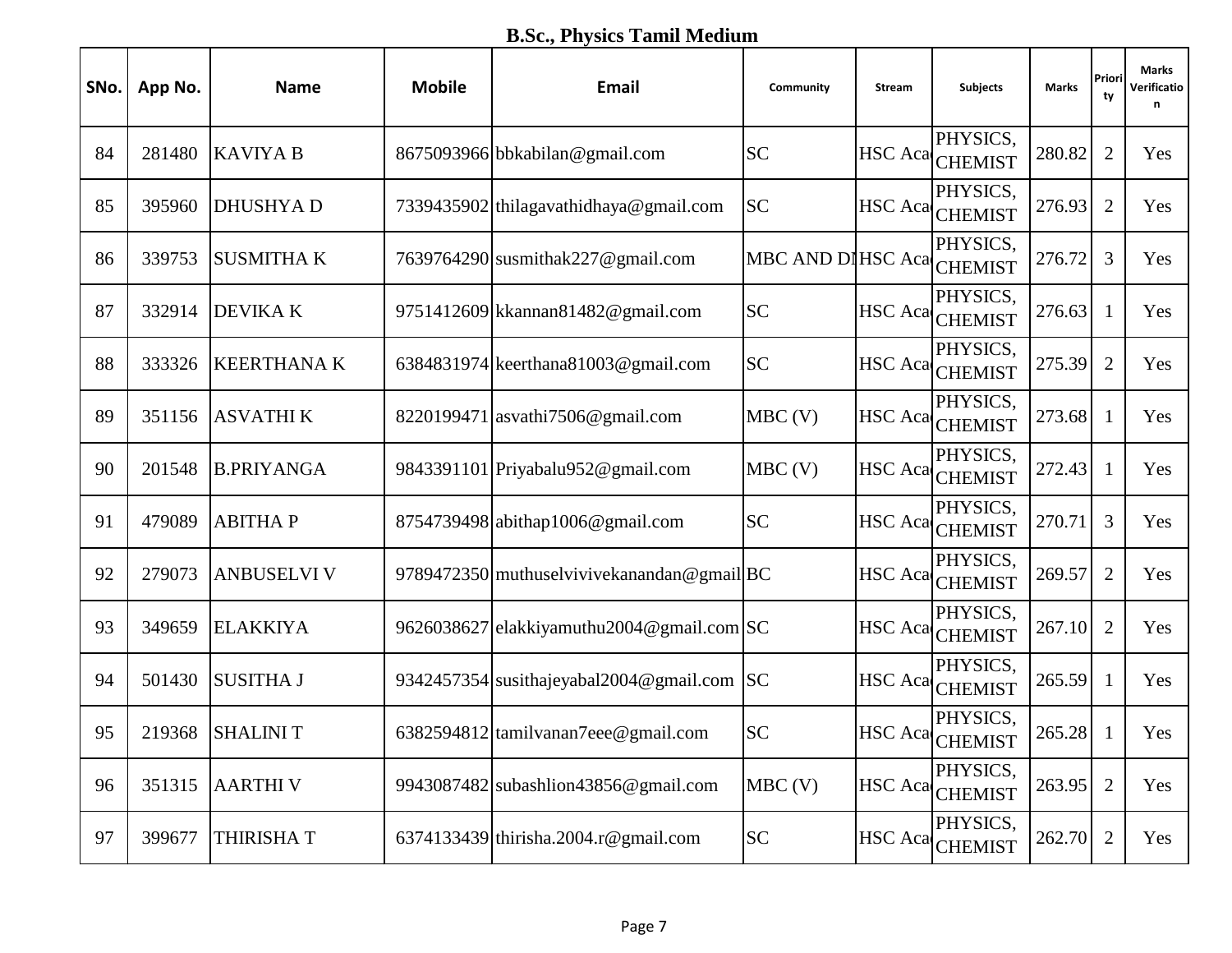**B.Sc., Physics Tamil Medium** 

| SNo. | App No. | <b>Name</b>          | <b>Mobile</b> | Email                                     | Community  | <b>Stream</b>  | <b>Subjects</b>              | Marks  | Priori<br>ty   | <b>Marks</b><br>Verificatio<br>n |
|------|---------|----------------------|---------------|-------------------------------------------|------------|----------------|------------------------------|--------|----------------|----------------------------------|
| 98   | 277499  | <b>BRUNDHA J</b>     |               | 9443691040 sanjaysangar@gmail.com         | <b>BC</b>  | <b>HSC</b> Aca | PHYSICS,<br><b>CHEMIST</b>   | 260.24 | $\overline{2}$ | Yes                              |
| 99   | 352918  | <b>RAMANITHA R</b>   |               | 9626496790 paramaparthi 89@gmail.com      | <b>SC</b>  |                | PHYSICS,<br>HSC Aca CHEMIST  | 259.39 | $\overline{2}$ | Yes                              |
| 100  | 479498  | YOGAPRIYA C          |               | 9566062517 c.yogapriya2004@gmail.com      | <b>SC</b>  | <b>HSC</b> Aca | PHYSICS.<br><b>CHEMIST</b>   | 255.39 | $\overline{2}$ | Yes                              |
| 101  | 265035  | <b>SUBANISHALINI</b> |               | 9787074650 kasinathankasiudpm@gmail.comSC |            | <b>HSC</b> Aca | PHYSICS,<br><b>CHEMIST</b>   | 253.85 | 1              | Yes                              |
| 102  | 465701  | <b>RISHIKA R</b>     |               | 9626569791 kumarv58936@gmail.com          | <b>SC</b>  | <b>HSC</b> Aca | Physics, Che<br>mistry, Biol | 251.68 | $\overline{4}$ | N <sub>o</sub>                   |
| 103  | 338933  | <b>SWATHIS</b>       |               | 8489979723 venkatesan@gmail.com           | <b>SC</b>  | <b>HSC</b> Aca | PHYSICS.<br><b>CHEMIST</b>   | 248.81 | 3              | Yes                              |
| 104  | 430960  | <b>SINEGA C</b>      |               | 6369346850 balaji42033@gmail.com          | $MBC$ (V)  |                | PHYSICS,<br>HSC Aca CHEMIST  | 245.28 | $\overline{4}$ | Yes                              |
| 105  | 490911  | <b>SUSITHRA G</b>    |               | 9361310376 ktamil 377@gmail.com           | <b>SC</b>  | <b>HSC</b> Aca | Physics, Che<br>mistry, Biol | 243.00 | 1              | N <sub>o</sub>                   |
| 106  | 481393  | <b>KOWSALYAM</b>     |               | 9894768624 kowsalyam02004@gmail.com       | $MBC$ (V)  | <b>HSC</b> Aca | PHYSICS,<br><b>CHEMIST</b>   | 239.85 | $\mathfrak{Z}$ | Yes                              |
| 107  | 451634  | <b>SANDHIYA B</b>    |               | 8489248139 sandhiyamano26@gmail.com       | <b>ST</b>  | <b>HSC</b> Aca | Physics, Che<br>mistry, Biol | 238.00 | 1              | N <sub>o</sub>                   |
| 108  | 460275  | <b>SUGANYA N</b>     |               | 9445511543 fashionindia205@gmail.com      | $MBC$ (V)  | <b>HSC</b> Aca | PHYSICS,<br><b>CHEMIST</b>   | 237.21 | $\mathbf{1}$   | Yes                              |
| 109  | 439550  | VEERALAKSHMIR        |               | 9787764229 veeralakshmi 88@gmail.com      | <b>SCA</b> |                | PHYSICS,<br>HSC Aca CHEMIST  | 233.21 | $\overline{2}$ | Yes                              |
| 110  | 396584  | <b>MANASHAM</b>      | 9442933677    | venniladeva30@gmail.com                   | <b>SC</b>  | <b>HSC</b> Aca | PHYSICS,<br><b>CHEMIST</b>   | 231.96 | 3              | Yes                              |
| 111  | 499372  | <b>AGALYA A</b>      |               | 6383100014 dhilaninfotechpan@gmail.com    | <b>SC</b>  | <b>HSC</b> Aca | Physics, Che<br>mistry, Biol | 217.00 | $\mathbf{1}$   | N <sub>0</sub>                   |